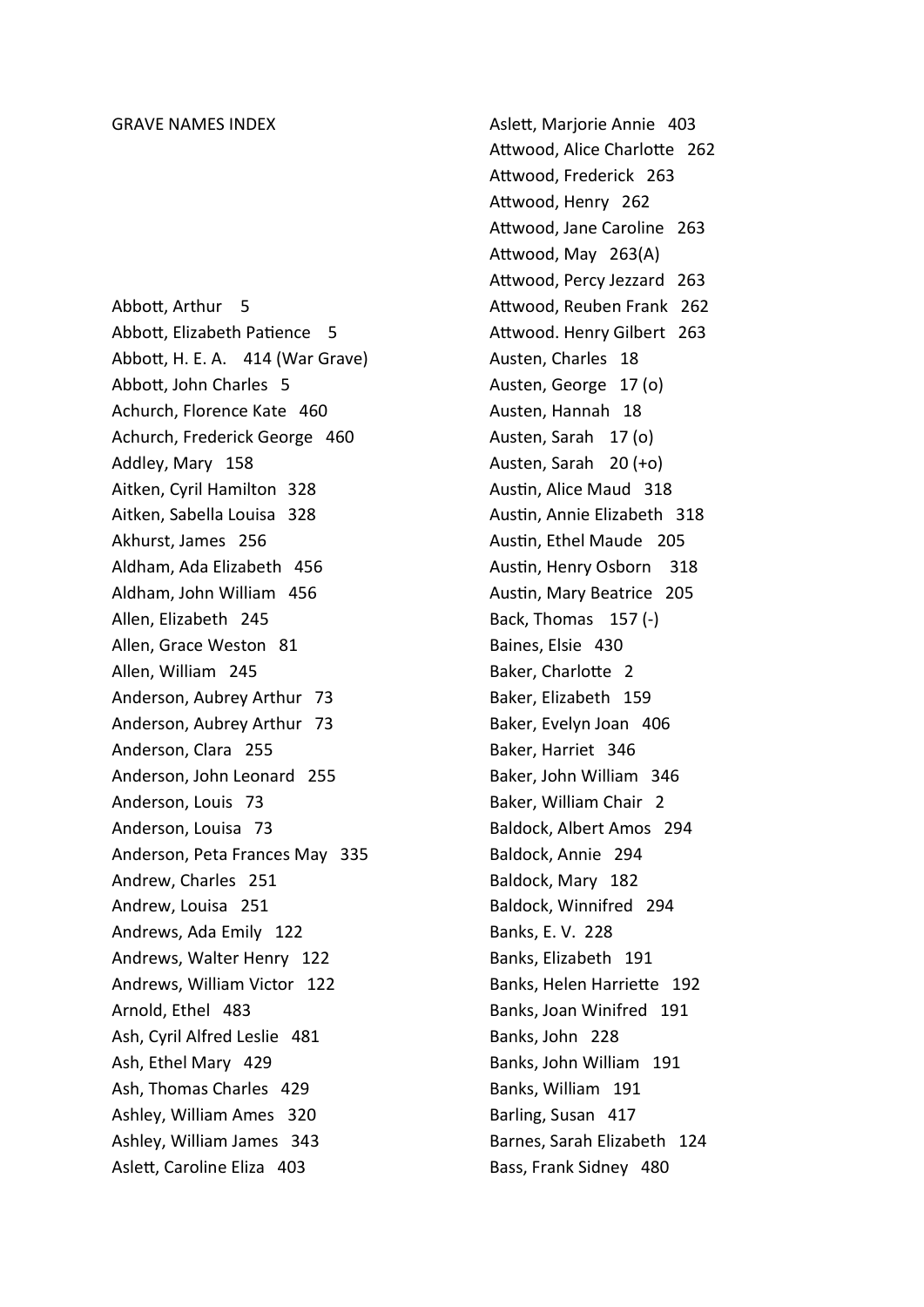Batcheller, Catherine 37 Batcheller, William Batt 37 BaƩ, Arthur Alfred 337 Batt, Louisa Jane 337 Baynham, John 317 Baynham, Margaret 317 Beales, Vera Eileen 293 Beaumont, Angela 465 Beeney, Frank Henry Matthew 312 Belsey, John William George 453 Belsey, Joseph George 453 Belsey, Victoria Florence 453 Bennett, Florence May 439 Bennion, Henry Walley 322 Bennion, Jesse Josephine 322 Birch, Eleanor Millgate 282 Birch, George Frederick 282 Blackman, Alice 214 Blackman, Mary 214 Blackmore, Ronald William 472 BleweƩ, Dora Eileen 489 Blomfield, Athelstan 361 Blomfield, Florence 361 Blower, Lucy Ann 432 Blower, William 432 Bloyce, Frederick 407 Bloyce, Isabella Mary 407 Bredin, Harriett 45 (+o) Bredin, Andrew Noble 45 Bredin, Ann Jane Pemell 45 Bredin, Harriet Pemell 45 (+o) Bredin, Mary Henrietta 46 Bredin, Mary Wilhemina 46 BreƩ, Herbert George 387 Brett, Marian Helen Elizabeth 387 Brett, Walter 254 Brice, Daniel 229 Brice, Daniel (o) 223 Brice, Elizabeth Sarah 120 Brice, Robert 120 Brice, Sarah (o) 225

Brine, Emma Letty 326 Brine, James Andrew 326 Brine, James Andrews 326 Briscall, Alice Maria 356 Briscall, Leonard 356 Briscall, Maria Elizabeth 283 Briscall, Robert James 283 Bromhead, Cicely (Elizabeth) 98 Bromhead, Edward Ralph 98 Bromhead, Ethel 99 Brown, Albert 471 Brown, Florence Mary 471 Brown, James 15 (+o) Brown, William 285 Browne, Jane Eustatia 114 Buckland, Eliza Agnes 289 Buckland, William Peerless 289 Burch, Eleanor 234 Burgess, Madeline Hope 314 Burling, Ann Elizabeth 388 Burling, William Henry 388 Burnby, John 271 Burnby, Mary 271 Burnby, Mary Ann (d'er) 271 Burnby, Rebecca (wife) 271 Burnby, William 271 Burnby, William 271 Butler, Daisy Anne 458 Butler, Sidney Herbert 458 Cacket, Edward 273 CackeƩ, Bessie Sharpe 273 Callow, Sarah 220 (-) Callow, William 220 (-) Cannings, Mabel Florence 117 Cannon, William 266 Cannon, William Arthur 265 Cantis, Colonel William 70 Cantis, William 70 Caple, Ada Maude 405 Care Hiram 233 (-) Care, Louisa  $(1<sup>st</sup>$  wife) 233  $(-)$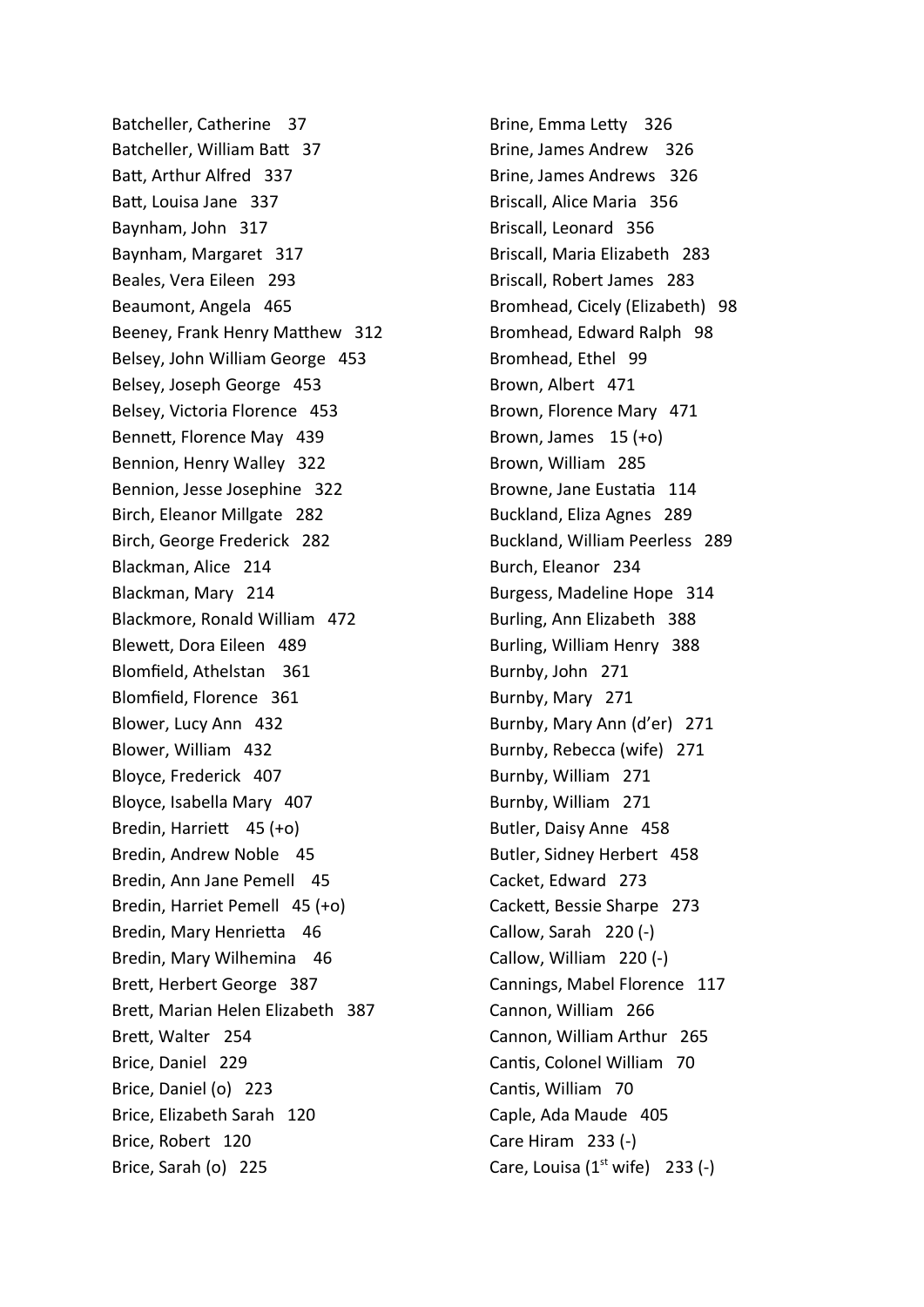Care, Louisa  $(2^{nd}$  wife) 233  $(-)$ Chalklen, Ann 300 Chapman, John (Robert Thomas) 389 Chappell, Edwin 410 Chappell, Helena 410 Chipperfield, Susanna 242 Chirney, John George 279 Chirney, Mary Ann 279 Chovil, George William John 462 Chovil, Maud Matilda 462 Christie, Archibald 319 Christie, Susan Anne 319 Clairemonte, Cuthbert G 259 Clapton, Arthur 144 Clapton, Mary Jane 144 Clapton, William 144 Claringbold, Susanna 181 Claringbold, Elizabeth 183 Claringbold, Richd 183 Clement, Harry 253 Clements, Charles Harold 129 Clements, Elizabeth 129 Clements, Ellen Beatrice 129 Clements, Henry Martin 129 Cockersell, Addie 225 Cockersell, Edwin 225 Cole, William Marshall 196 Collard, Mary Ann 167 Collard, William 167 Collens, Sarah 272 Colthan, Elizabeth 249 Compton-Whyte, George A. J. 110 Compton-Whyte, Hilda 112 Coombes, Pamela June 485(A) Cooper, Alice Mary 401 Cooper, Henry James 401 Couldrey, Margaret Rose 379 Court, Amelia 23 (o) Court, James 23 Court, Mary 185 Court, Sarah 23

Court, Thomas 185 Cowie, Adelaide 348 Cowie, Charlotte 348 Cowie, Francis Maria 348 Coxe, Ethel Seymour 101 Coxe, Fanny Maud Seymour 101 Coxe, Seymour Richard 101 Craig, Elizabeth 267 Craig, Peter 267 Crawford, Jane 115 Crawford, Jane J. 115 Craydon, Anne May 257 Craydon, Dorothy Mary 257 Crippen, John 154 Croasdill, Clara Kelly 270 Croasdill, Elizabeth Clarissa (d'er) 270 Cross, Alice Maria 390 Cross, Ethel Blanche 416 Cross, George Frederick 416 Cross, Louisa 416 Cross, Wilfred Bevis 364 Cross, William 390 Crouch, Dorothy Mary 210 Crouch, Harold John 210 Cruso, Catherine Mabel 276 Cullen, Ann 180 Curd, Annie Elizabeth 333 Curd, Frederick William 333 Daniel, John Robert 384 Davis, John 211 Davison, Donald 330 Denne, Mary 271 Dewar, Kathleen 97 Dewell, Elizabeth 132 Dewell, Mary 134 Dewell, Stephen 131 Dewell, Stephen (son) 133 Divers, Florence Emily 397 Divers, Harry James 397 Dives, Charlotte 161 Dives, Lottie (Charlotte Jane) 161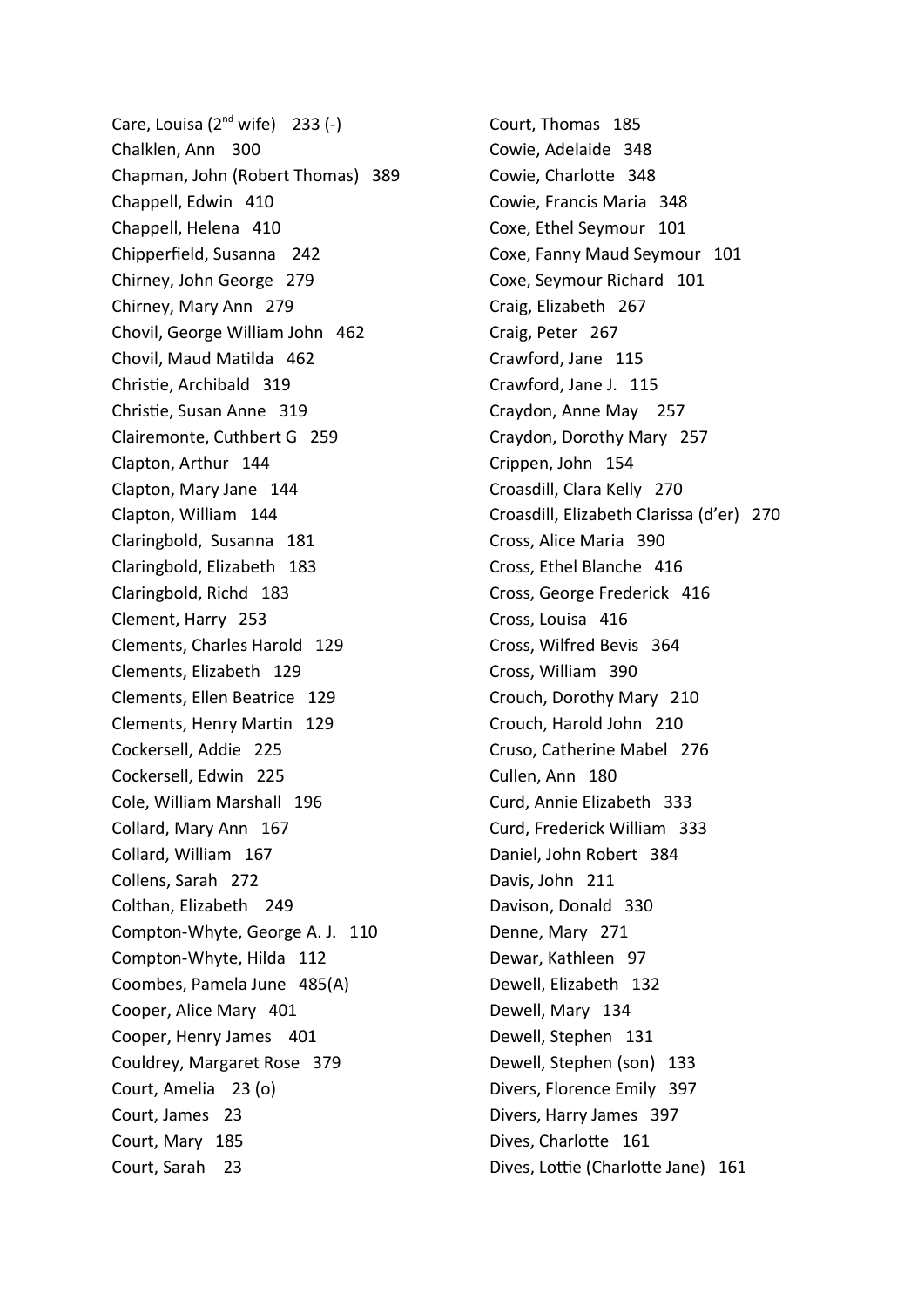Dives, Nellie 161 Dixon, Annie Newson 278 Dodson, John 284 Dodson, Mary 284 Dray, Emily Jane 91 Drayson, Richard 142 Drury, Albina Cecilia 39 Drury, Ann 42 Drury, Anne Hodges 39 Drury, Edith Maud 42 Drury, Elizabeth 38 Drury, George John 42 Drury, Hal 38 Drury, Helen Sophia 38 Drury, John George 39 Drury, John George Thorn 41 Drury, Kate 39 Drury, Mary Anne 38 Drury, Sidney 38 Dunkin, Emily 345 Dunkin, Stephen 345 Dunn, Richard 28 (+o) Dyason, Charlotte 20 Dyason, James 155 Dyason, Joshua 155 Dyason, Sarah 155 Easty, Arthur Henry 445 Edgell, Beatrice Anabel 126 Edgell, Margaret Elizabeth 126 Edwards, Harold Augustus 375 Elcombe, Michelle Marie 490 Elcombe, Reginald Philip 468 Ellen, George Harris 250 Elmes, Angela 108 Elmes, Charles O. 108 Esther, Alice 190 Evens, Agnes 286 Evens, John 286 Ewing, Andrew 391 Fairbrass, Edward 195 Fairbrass, Maria 195

Fetherstone, J.S. Kate 313 Fetherstone, Walter Alfred 313 Finnis, Muriel 400 Flamsteed, George Francis Dodsley 95 Flamsteed, HarrieƩ Elizabeth 95 Flanders, William George 475 Foreman, John 169 Foreman, John (son) 168 Foreman, Sarah 168 Foreman, Thomas 168 Foster, Caroline 224 Foster, William Thomas 224 Fox, Annie Louisa 321 Fox, Frederick William 321 France, Samuel Martin 424 Francis, Thomas Sidney 370 Freed, Mary 4 Freed, Mary 9 (o) Frith, Helen Harriet 51 Fuller, Ann 236 Fuller, Edward 237 Fuller, Thomas 236 Furley 22 Fyfe, Ethel May 404 Galvin, Daniel 123 Galvin, Jane 123 Gammon, Arthur Walter 488 Gammon, Charlotte Elizabeth 488 Gammon, Edith Flora 443 Gammon, Lucy Rosa 381 Gammon, Sarah 74 Gammon, Stephen 78 Gammon, Walter 443 Gardner, Florence Dorothy 341 Gardner, Margaret Sarah 341 Gaywood, Albert Edward 128 Gentile, Andrew 152 Gentile, Andrew 152 Gentile, Isaac 152 Gentile, Margaret Poole 153 Gentile, Mary 152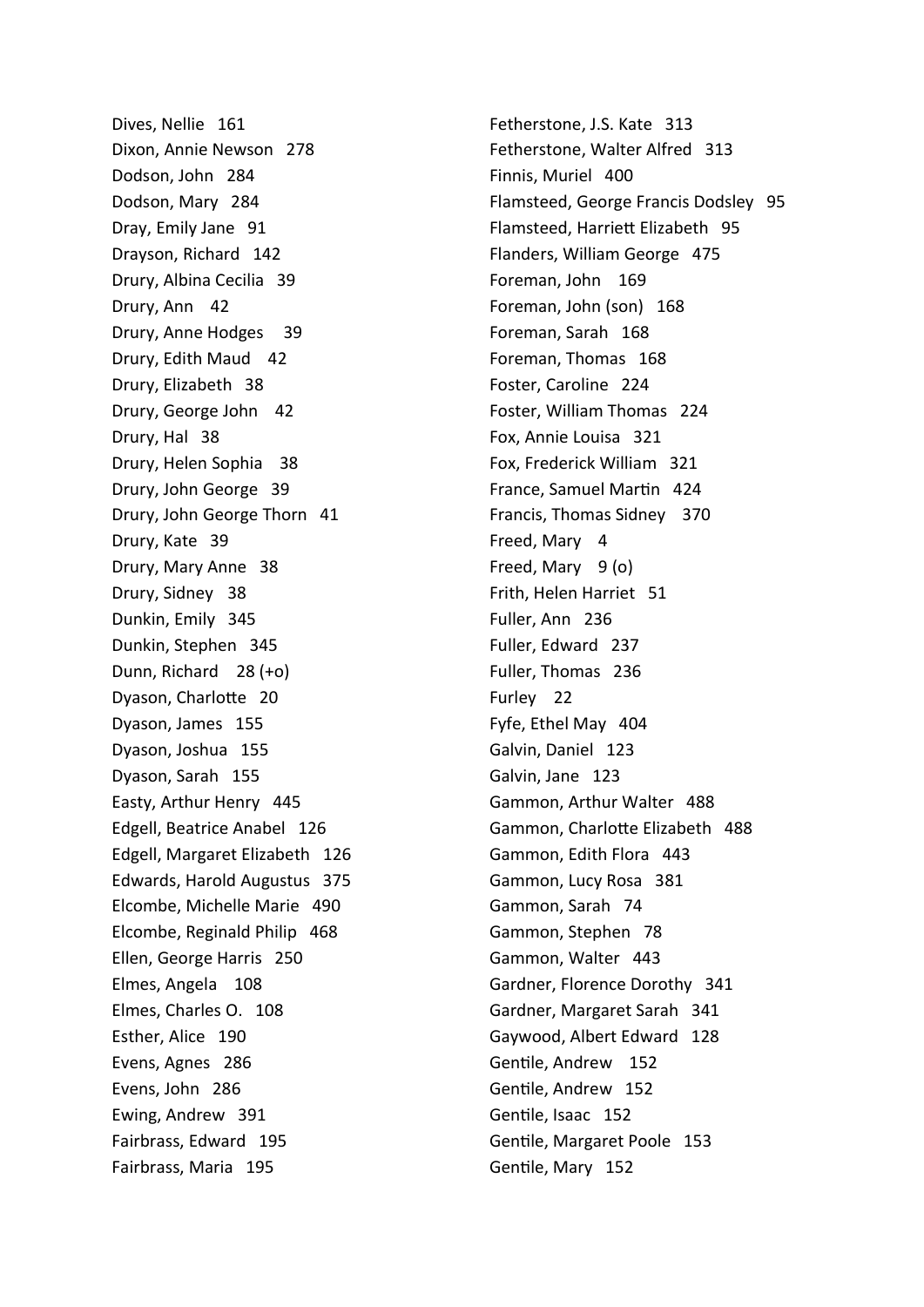Gentile, Sarah 152 George, Christina Mary 116 George, John 116 Gibbs, Emond George Playfoot 365 Gibbs, Fanny 365 Gibbs, William George 365 Giles, George 194 Giles, George 196 Giles, John Samuel 198 Giles, Mercy 196 Giles, Sarah Maria 194 Gilham, Isaac 72 (+o) Gilham, Isaac 72 (-) Gilham, Jane Maria 72 (+o) Gilham, Jane Maria 72 (-) Goble, Ella Blackley 340 Goddard, Doris 437 Goddard, Harry 437 Goldsack, Alfred 31 Goldsack, Caroline Elizabeth 457 Goldsack, Ernest Alfred 30 Goldsack, Fanny 31 Goldsack, Fred 457 Goldsack, George 156 Goldsack, Julia 156 Goldsack, William Ernest 30 Goldsmith, Charles Thomas 412 Goldsmith, Milley 412 Goodban, Edith 295 Goodbury, Harold 139 Goodere, Mary 298 Goss, Elizabeth Clements 358 Goss, Frances Clark 358 Goss, Mary Susan 358 Goss, Sarah Ann 358 Goss, William Nathaniel 358 Grandfield, Ada Mary 60 Grandfield, Andrew 61 Grandfield, Andrew Daniel 62 Grandfield, Cornelius 60 Grandfield, Elizabeth Jane Mary 61

Grandfield, Hugh Patrick 62 Grandfield, Thomas Alphonsus 62 Grandfield, William 60 GraveƩ, Richard 188 Greenhill, Jane 245 Greenstreet, Jane Sarah 268 Greenstreet, Mace 268 Groombridge, Frederick Albert 477 Groombridge, William Roy 154 Gunn, Mabel Gardiner 32 Haine, Lilian 466 Haines, Albert Edward 487 Hall, Henry 66 Hall, Mary Ann 66 Halward, Constance 324 Halward, William 324 Hammond, Catherine 160 Hammond, Frederick 160 Hammond, George 271 Harding, Fanny 125 Hardman, Tess 479 Hare William 29 Hare, Rebecca 29 Harflete 27 Harnett, Ann 44 Harnett, Ann 47 Harnett, Benjamin 44 Harnett, William 47 Hart, Annie 307 Hart, Emily Caroline 360 Hart, Harriet 440 Hart, Sarah Ann 307 Hart, William Stephen 440 Harvey, 327 Harvey, William 327 Hatch, Ann 149 Hatcher, Alfred 50 Hawkins, Mabel Mary 100 Haye, Catherine 154 Hayes, Catherine 154 Hayter, Christopher Thomas 415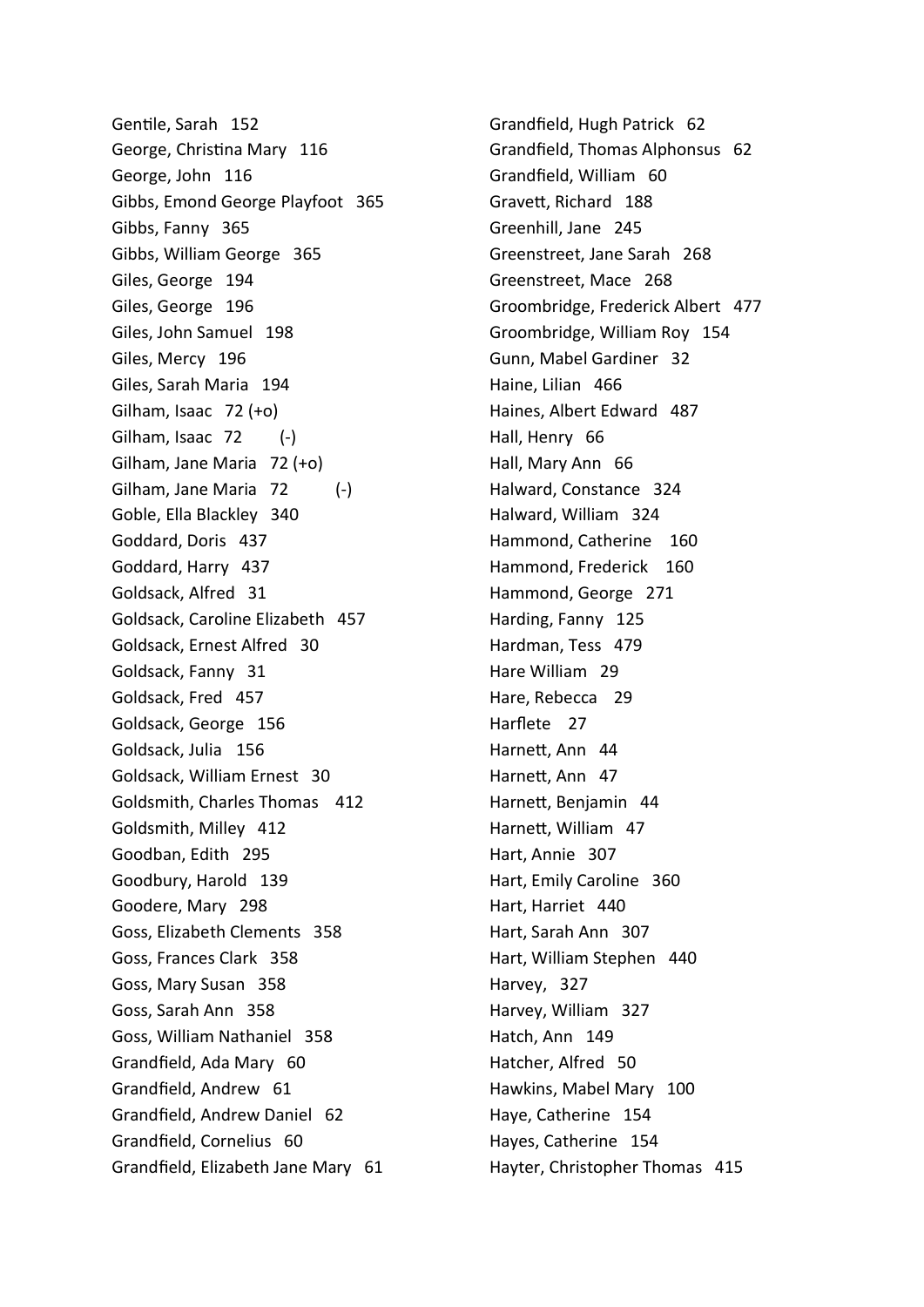Hayter, Louisa Charlotte 415 Hayward , William 21 Hayward, Edward John 24 (+o) Hayward, Sarah 21 Heath, Charles Richard 56 Heath, Helen 56 Herpin, Albert George Lovis 469 Herpin, Jane Catherine 469 Hills, Ann 213 Hills, Ernest W. 493 Hills, Henry James 338 Hills, Rosabelle 338 Hogben, Elizabeth Ann 425 Hogbin, Ernest James 409 Hollaway, Ethel Marian 473 Holness, Albert Charles 461 Holness, Ethel Mary 461 Holness, Lily Mary 461 Holness, Stanley James 373 Holt, Amelia Leach 994 Holt, James 94 Horan, Agnes 49 Horan, Henry Edmund 49 Horsley, Frances 302 Horsley, Frederica 69 Horsley, Frederica 69 Horsley, John Richardson 304 Horsley, Mary Heathcote 71 Horsley, Robert Douglas 68 Horsley, Robert Douglas 68 Horsley, William 302 Horsley, William Henry 69 Horsley, William Henry 69 Horsley, William Henry 71 Horsley, William Henry 71 Horton, Alice Windsor 393 Horton, Mabel Beatridge 393 Horton, Stephen Edward 393 Horton, Stephen Jesse 362 Hovery, Annie Elizabeth 333 Howe, Clara Alezandra 447

Howe, John Christopher 447 Hughes, Harriet 411 Hughes, Hilda May 193 Hunt, Annie Ethel 334 Hutchings, George 118 Hutchings, Sarah Drury 118 Inge, Edwin 232 Inge, Emric 226 Inge, Fanny 230 Inge, Frances Ann 232 Inge, Helen 226 Inge, Laurie 226 Jarvis, Gwen 482 Jeffery, Miriam 309 Jeffery, William 309 Jenkins, G. R. 470 Jenkins, Leonard Lionel 392 Jenkins, Lillie 392 Jenner, Emma Elizabeth 224 Jenner, John William 223 Jenner, Mary Ann 223 Joiner, Frederick 67 Jones, Ethel Mary 95 Jones, Helen 6 (o) Jones, Helen 3 (-) Jones, Kate Elizabeth 3 (-) Jones, Kenneth Hurlstone 95 Jones, Ruth  $3 (-)$ Jones, Sarah Jane 3 (-) Jull, Gwendoline Rose 492 Kay, Tom Mac 297 Kay, William Samuel 31 Keen, Albert 288 Keen, Ann (daughter) 130 Keen, Ann (wife) 130 Keen, Dewell 290 Keen, Dewell William 287 Keen, Ellen 141 Keen, Florence Eliza 275 Keen, Frederick 288 Keen, George 136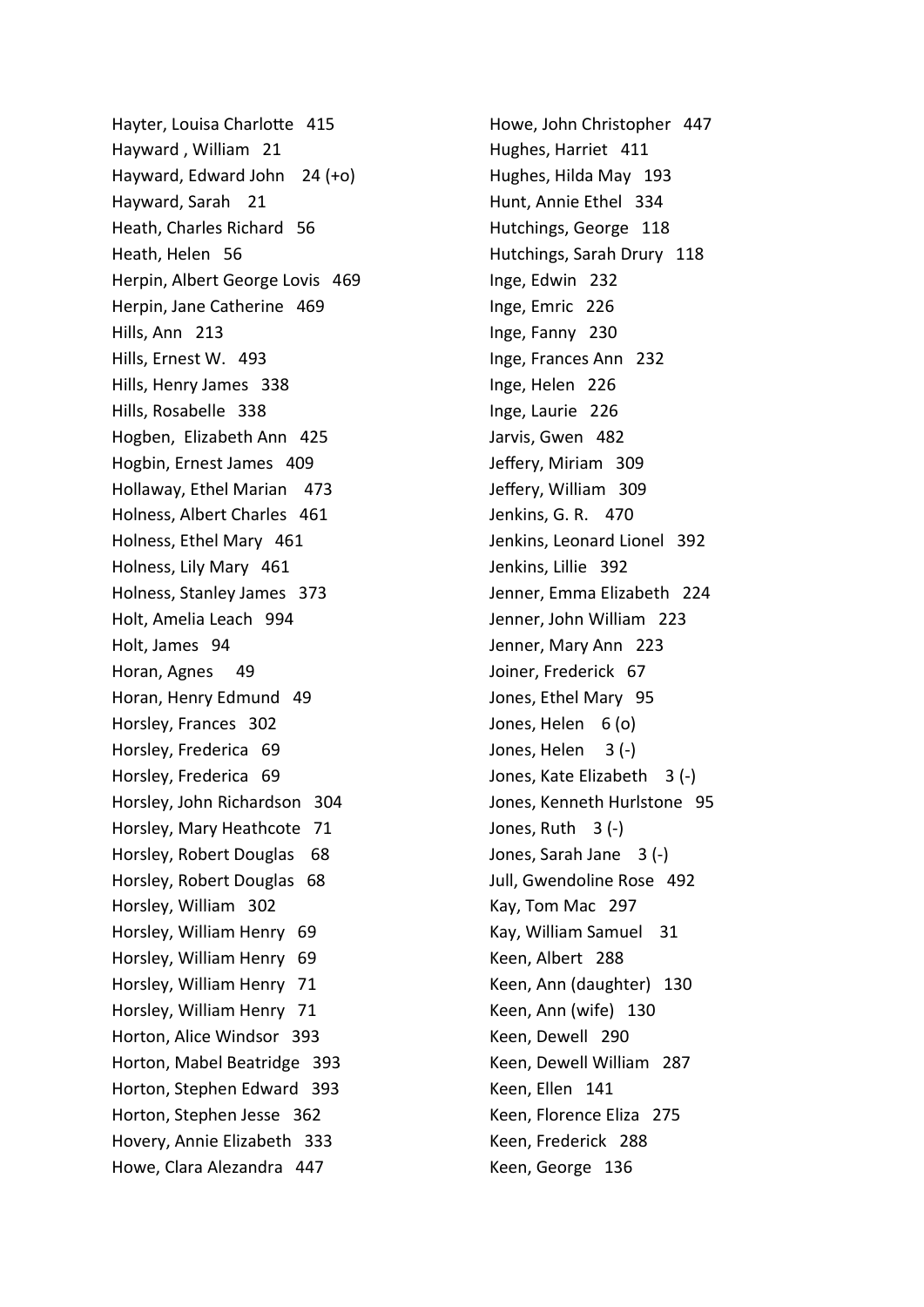Keen, George Chalk 141 Keen, George Dewell 140 Keen, Kate 288 Keen, Margaret 135 Keen, Robert 287 Keen, William 130 Kelly, Eliza-Allen 270 Kelly, Elizabeth (daughter) 270 Kelly, Elizabeth (relict) 270 Kelly, George 291 Kelly, Henry 292 Kelly, Richard 270 Kennett, Lilian 40 Kennett, Tom 40 Kennett, Tom 48 Kerly, Frances Louisa 119 Kingsmill, Frederick James 444 Knocker, John 14 (-) Knocker, John 13 (o) Knocker, Mary 13 (o) Knocker, Mary 14 (-) Ladd, Annie Margaret 121 Ladd, George Philip 121 Laitwood, John 363 Laker, John Thomas 260 Laker, Mary Elizabeth 260 Langford, Alberta Alice 215 Langford, Dora Isabel 217 Langford, Edwin Thomas 217 Langford, Harriett 217 Langford, Hilda May 216 Langford, William Stephen 219 Large, John Fremlin 459 Latimer, Edward 474 Lawrence, Eleanor Louisa 374 Lawrence, Willy 374 Laws, Charlotte Elizabeth 449 Leech, Ellen Teresa 299 Leese, Mildred Anna 301 Leese, Walter 301 Linnell, Kate 109

Linnell, William Henry 109 Lockey, Rose Edith 455 Lockey, William Jesse 455 Loftin, Rose 484 Loop, Elizabeth 12 (-+) Love, William 52 Lowe, Albert Edgar 207 Lowe, Clara 208 Lowe, Edgar Hart 209 Lowe, Edward Hart 209 Lowe, Eliza Anne 209 Lowe, Fanny Emma 428 Lowe, L. S. Fred Stanley 207 Lowe, Thomas William 207 Lowe, Tucker 207 MackeƩ, Sarah 222 Mappin, Florence Howard 90 Marks, George Woodfin 420 Marsh, Sarah Ann 316 Marshall, Charlotte Rosalind 427 Marshall, William Henry 427 Martin, Dorothy May 485 Martin, Edith Homewood 366 Martin, Elizabeth 366 Martin, Frederick George 485 Martin, John  $19 (+o)$ Martin, Phoebe 19 (+o) Mason, Alice 1 Mason, Cecil Higham 107 Mason, Charles 1 Mason, Charles (son) 1 Mason, Charlotte 1 Mason, Daniel 1 Mason, Denis 329 Mason, Emily 1 Mason, Hannah Martha 107 Mason, Harriette Estill 323 Mason, Leslie Goff Harington 311 Maxted, George S. 353 Maxted, Kate Elizabeth 353 May, Stephen Edward 470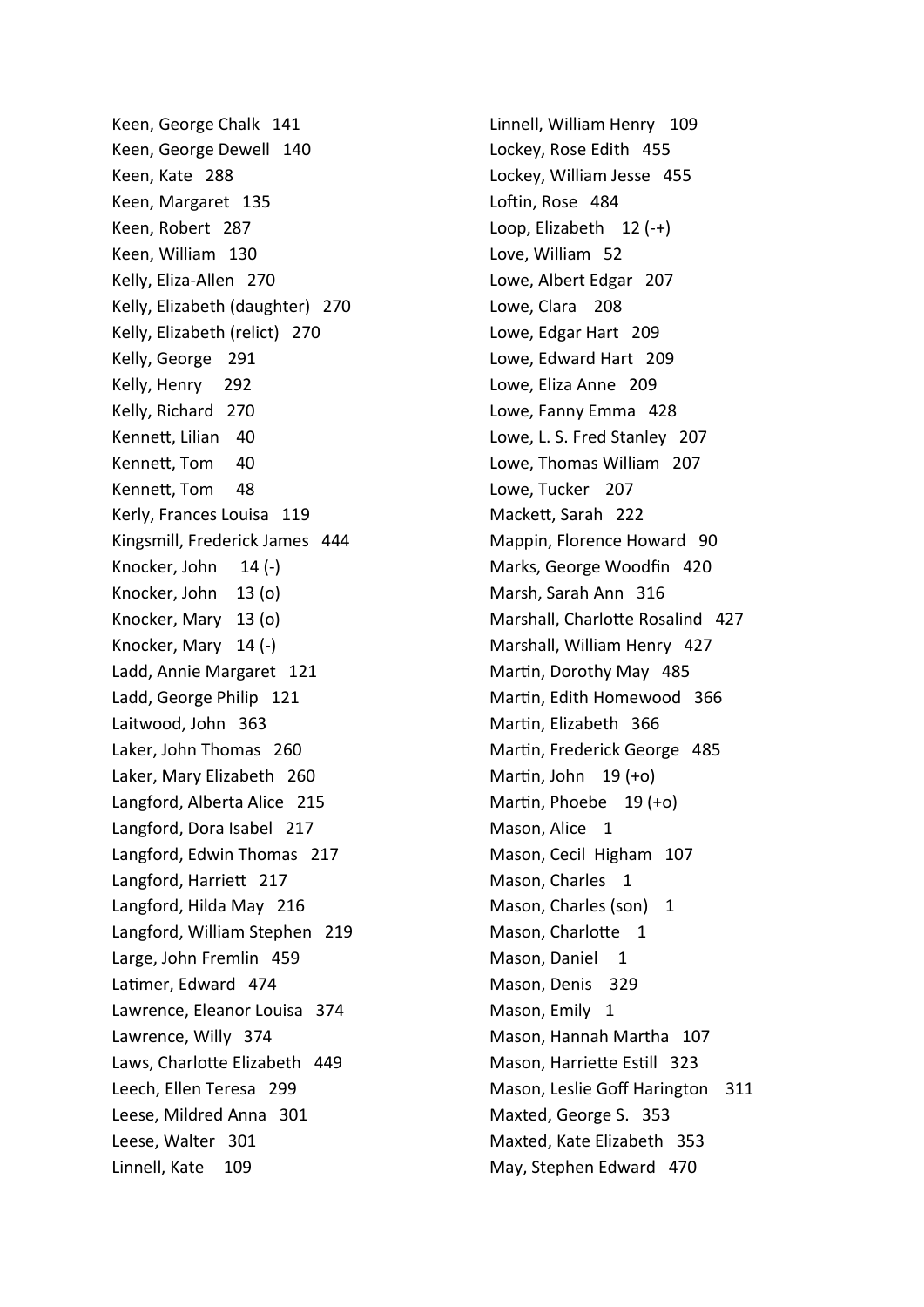Mazzarella, Agnes Filson 137 Mazzarella, Salvatore 137 Mead, Catherine Jane 399 Mead, Henry Thomas 399 Mead, Nora Naomi 399 Meades, Annie Maria 382 Miles, Anne 283 Miles, Frederick 283 Millen, Horace 310 Millen, Mary Jane 310 Millham, Mary Elizabeth 309 Minett, J. F. 421 Mitchell, H. W. 413 (War Grave) Mole, Gwendolen Cecilia 352 Moore, Ann Maria 87 Moore, John Gillman 88 Moorhead, Ethel Matilda 96 Morbey, Henry 281 Morbey, Rosamund Morbey 281 Morres, Redmond Hervey 303 Munro, Maj Gen 159 Murkett, John Robert 433 Name? 331 Nesling, Robert 296 Newing, Ann (daughter) 177 Newing, Ann (wife) 177 Newing, Edward 177 Newing, Thomas 177 Newman, Flora 422 Newman, James Edward 422 Nicholls, Eliza 176 (-) Nicholls, Eliza 176 (-) Nicholls, George 176 (-) Nicholson, Edith Florence 371 Nicholson, Nellie Florence (ashes) 371 Nicholson, William Henry No name 186 No name 199 No name 25 No name 355 No name 396

No name 451 No name, Dad and Mum 349 No name, Fred and Bell 349 Noakes, Eliza 309 Noakes, Gaius Fred 342 Norley, George 305 Northcote, Dorothy 253 O'Brien, Margaret Mary 61 Oakenfull, Caroline 164 Oldham, Elizabeth Mary 325 Olive, Sarah Ann 261 Ovenden, Alice Antonia 431 Ovenden, Herbert 431 P . . . . 478 Packman, Fanny 408 Page, Rebecca 184 Page, Richard 184 Paine, Albert Shreeves 162 Paine, Alice Jane 162 Paine, Elizabeth 162 Palmer, Amelia Ann 102 Parker, Harriett 93 Parker, Maurice 93 Parker, William 93 Parr, James 418 Paterson, Ethel Edith 218 Pearson, Caroline 377 Pearson, George Cramp 377 Pembury, Sarah Ann 75 Pemell, Harriett Lydia 143 Pemell, Peter 143 Pemmell, Harriet Lydia 143 Pemmell, Peter 143 Penfold, Hannah 386 Penfold, Isaac Gilbert Penfold, Louisa Florence Maud 435 Penfold, Robert 386 Penney, Fanny 344 Penney, William 344 Philpott, Gladys Mary 486 Philpott, Hilda Mary 450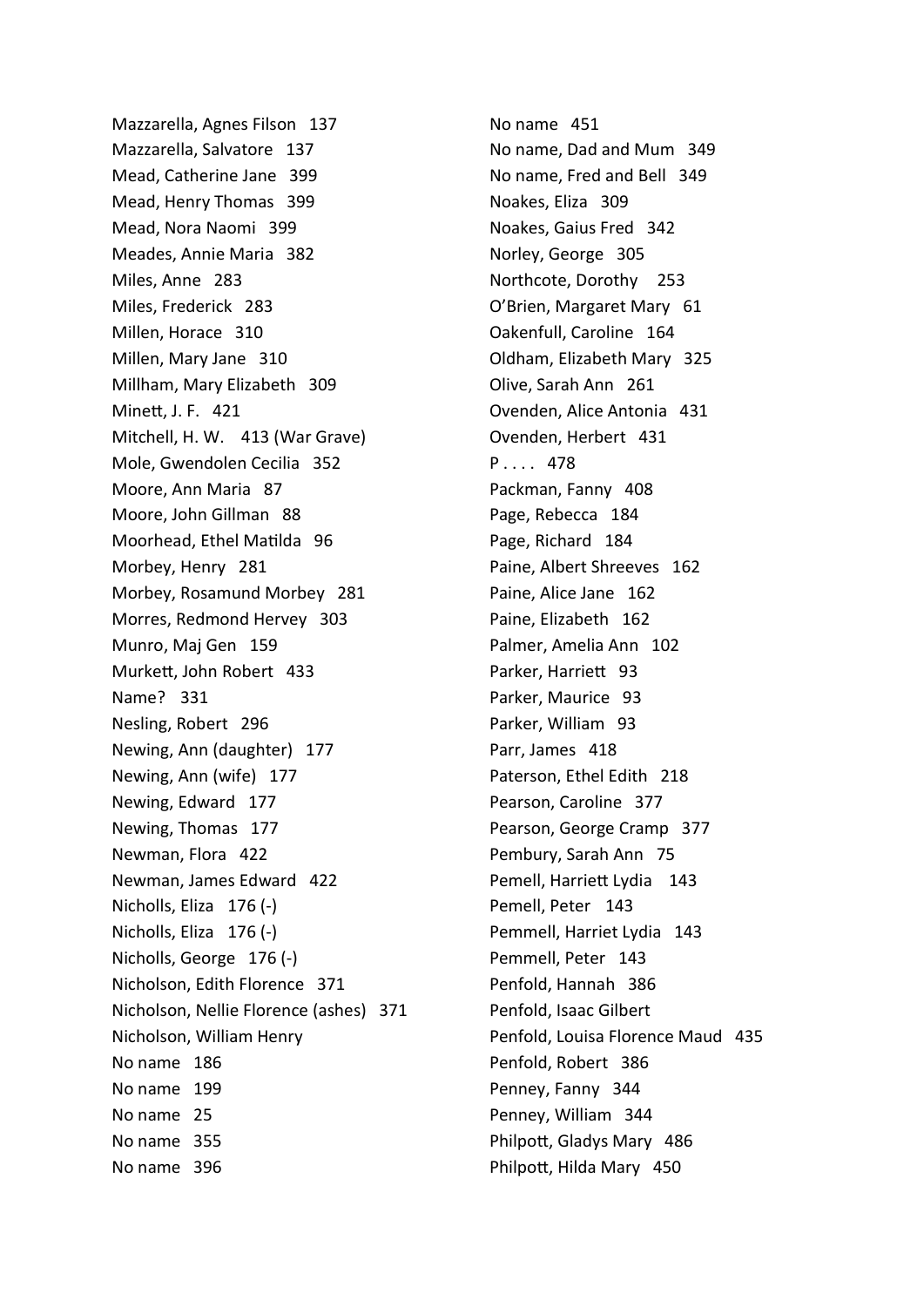Philpott, Norah 486 Philpott, Thomas 450 Pierce, Amelia Ann 274 Pierce, Edith C. M. 274 Pierce, Richard 274 Pipe, Francis William 89 Plowman, Mary 204 Port, Hilda 127 Pout, Bertha May 369 Pout, James William 369 Pout, Mercy 102 Pout, Rebecca 369 Prankherd, Elsie 258 Prankherd, John 258 Price, Alice Clare 463 Price, Georgiana 347 Price, William George 347 Price, William John Salter 463 Pudney, Hilda Victoria 332 Pye, Annie 339 Pye, Thomas James 434 Pye, William James 339 Pyle, Edith 223 Quested, John 151 Quested, Mary 245 Rackman, Albert Henry 202 (-) Rackman, Robert 202 (-) Rackman, Sarah Ann 202 (-) Ramsden, Gertrude Blanche 359 Ramsden, Mary 359 Ratcliff, Cecil Douglas 264 Ratcliff, Elizabeth Stanley 43 Ratcliff, James 264 Ratcliff, Joshua Elgar 264 Ratcliff, Louis William 264 Ratcliff, Mary 43 Reeks, Maud Mary Lilian 491 Richards, Elizabeth 189 (-) Richards, William 189 (-) Richardson, Ann 221 Richardson, Catherine 221

Richardson, Hannah 221 Roalfe, John Hayward 178 Roalfe, Margaret 178 Roberts, Charles 79 Robertson, Dorothy 99 Rogers, Amelia Harmon 398 Rogers, Louisa Emma 398 Rogers, Margaret 152 Rogers, Martha Eliza 398 Rollings, Mary Ann 63 Romney, Daniel 368 Romney, Daniel Frederick 380 Romney, Emma Elizabeth 368 Rook, Celia Frances 385 Rook, Joseph John 385 Rose, Fred 446 Rose, Gertrude 446 Rowden, Fanny 306 Rowden, John 306 Rowden, Sidney James 306 Rowlands, Olive 438 Salmon, Wilfred Bruce 476 Saville, Louis S. 442 Sayer, Edith Amelia 308 Sayer, Ellen 308 Scott, Robert Vevers 436 Scott, Thomas Edward 316 Setterfield, Charlotte 419 Setterfield, Joseph 419 Setterfield, Mary Ann 166 Shaxby, Eliza 239 Shaxby, Henry 239 Shaxby, Joan Mary 241 Shaxby, John 240 Shaxby, Robert 238 Shaxby, Susannah 240 Sheaff, Fred 105 Sheaff, George 106 Sheaff, Mary 106 Sheaff, Mary 106 Sheaff, William Jesse 105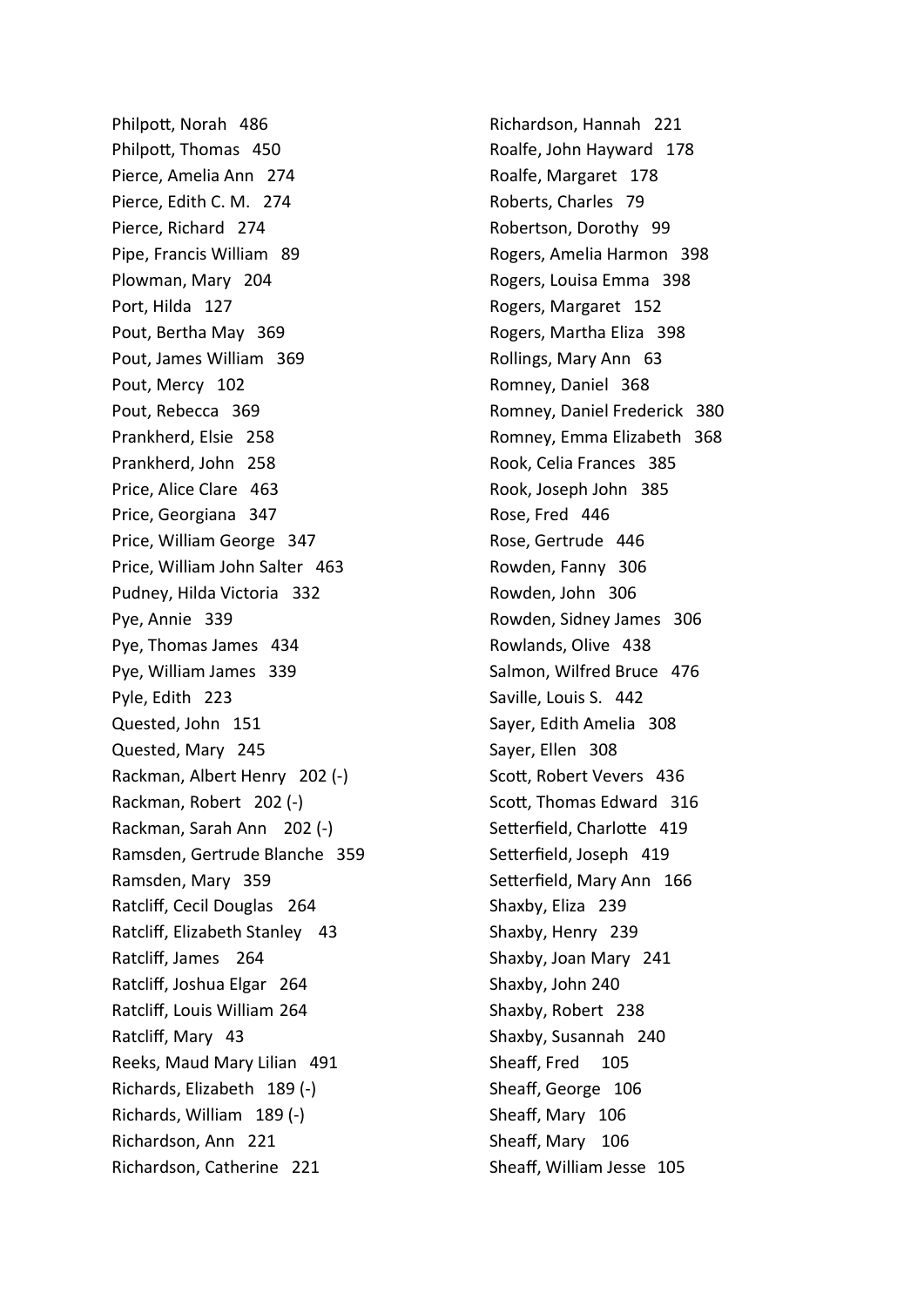Sheppard, Anne Clarges 464 Sheppard, Walter 464 Shindler, Thomas 42 Simmonds, Thomas 197 Simpson, William Frederick 395 Sinclair, Christiana 59 Sinclair, Eliza Elizabeth 58 Sinclair, James 59 Sinfield, Phoebe Agnes 467 Skinner, Arthur Neville 351 Skinner, Veda Frances 351 Slade, Frederick William 452 Smith, Adeline 234 Smith, Alice 92 Smith, Ann 231 Smith, Anna-Annette 246 Smith, Annie Maria 367 Smith, Donald 92 Smith, Edward 247 Smith, Emily Grace 426 Smith, Francis Ann 230 Smith, Francis Edwd 227 Smith, Fred Manton 426(A) Smith, Harold Arthur 426 Smith, Henry 367 Smith, James 92 Smith, John 231 Smith, Rose 92 Smith, Sarah 248 Soley, Harriette Fanny 206 Soley, Rev T. L. 206 Spice, Edward Harry 354 Stead, Eliza 235 Stead, Joseph Rosedon 235 Stevenson, Matilda 161 Stirling-Hamilton, Elizabeth 138 Stirling-Hamilton, Janet 138 Stirling-Hamilton, Mary 138 Stockdale, Florence Ellen 383 Stockdale, Robert James 383 Stonehouse, Alice Christine 187

Stonehouse, Charles 187 Streeting, Archibald John 376 Streeting, Fanny 376 Streeting, George 376 Studdy, Mary Ann 16 (o) Studdy, William J.D. 16 Surtees, Mary 331 Swaffer, Alice Maude 336 Swaffer, George 336 Symms, John Montford 378 Taddy, John 150 Taylor 64 Taylor, Mary Ann 64 Taylor, Stephen 64 Terrell, Annie Margaret 57 Terrell, Edith Marion 57 Terrell, Susanna 55 Terry, John 26 (o) Terry, John (son) 26 Terry, Susannah 26 (o) Thompson, Claud (Edmund) 148 Thompson, Emma 147 Thompson, Florence Lloyd 148 Tomson, Robert 163 Treffield, Mary 212 Turmain, Mary Ann 145 Turmaine, George 145 Turmaine, Mary Ann 145 Turner, Ann 103 Turner, Charles 103 Turner, Emily Jane 277 Turner, Florence Alexandra 402 Turner, HarrieƩ 280 Turner, Jack 280 Turner, William Douglas 280 Turner, William Douglas 280 Turner, William Henry 277 Underdown, Harriet 243 Underdown, Richard 244 Underhill, Charles 357 Underhill, Cyril Fowler 357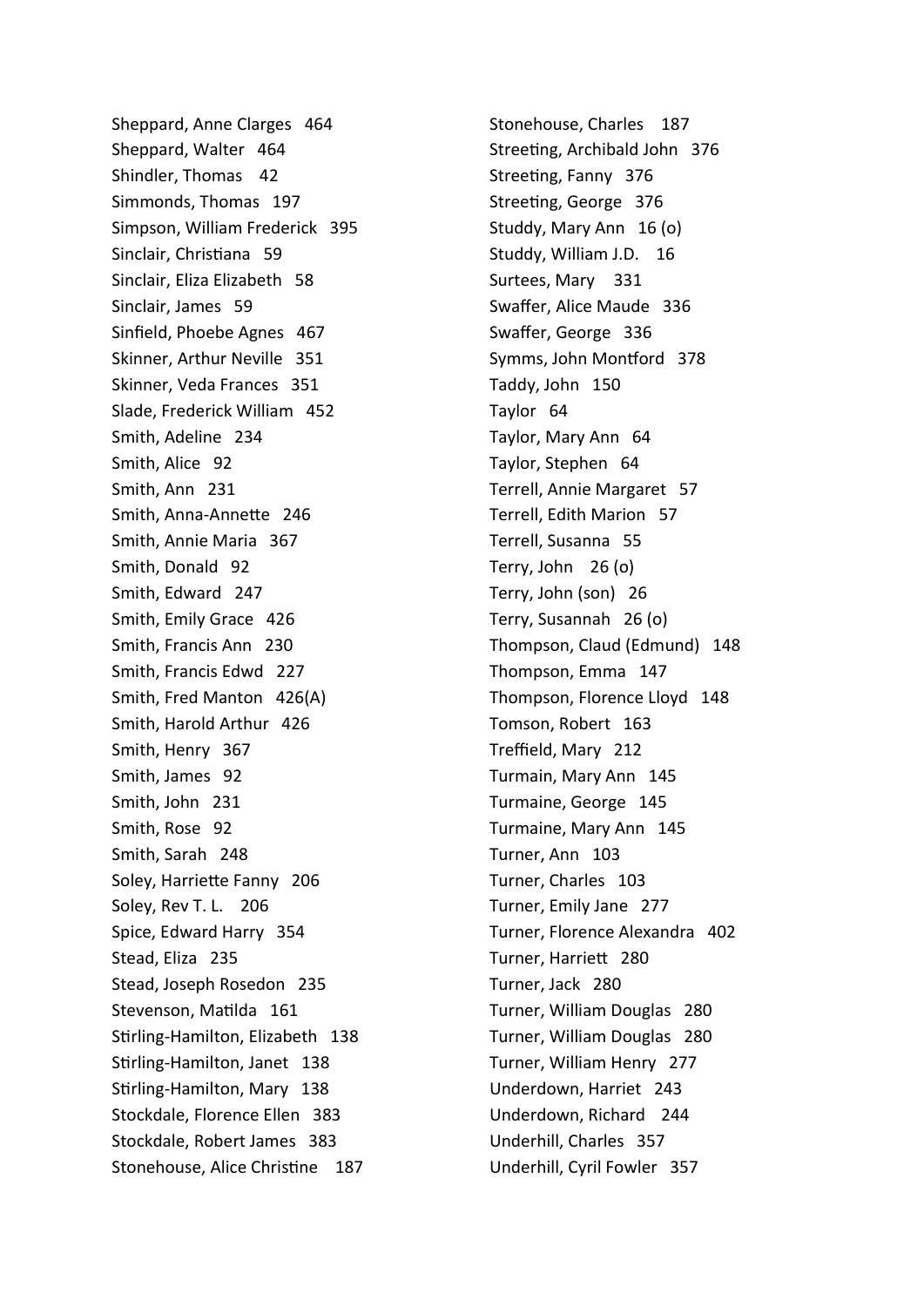Underhill, Emily Ann 357 Underhill, Eric, Beauchamp 357 Underhill, Thomas 357 Underhill, Thomas (priest) 357 Unwin, Edith Lloyd 147 Unwin, Willie 147 Upton, Sarah 53 Vane, Agnes Rosa 454 Vane, Arthur Hammerton 454 Vanson Mary 165 (-) Vanson, Frances Ann 164 Vanson, William 165 (-) Veitch, Mary 423 Veitch, Nicole 423 Vincett, Edith 372 VinceƩ, Sidney Arthur 372 Waacher, Herbert Stewart 335 Wacher, Nellie Matilda 335 Walpole, Caroline 36 Walpole, Robert 36 Wanstall, James 179 Wanstall, Margaret 179 Warneck, Betty 252 Warneck, Karl Friedrich 252 Warneck, Karl Heinz 252 Watts, Bertha 190 Watts, Dorothy 190 Watts, Henry Stephen 190 Webb, Amy 203 Webb, Charles 201 Webb, Charlotte 201 Webb, Ernest 77 Webb, Ernest 76 Webb, George 200 Webb, John 76 Webb, John 76 Webb, Mary Ann 200 Webb, Mary Ann 76 Webb, Mary Ann 76 Webb, William John 203 Welby, William Alfred 172 (-)

Welby, Alfred 171 Welby, Anne 173 Welby, Hannah 170 Welby, Hannah 171 Welby, Henry William 172 (-) Welby, Kate Mary 172 (-) Welby, Nancy Elizabeth 171 Welby, William 170 Welby, William 171 Welby, William 173 West, Edith Mary 448 West, Thomas William 448 White, John Baker 35 Whitehead, Bessie 315 Whitehead, John 269 Whitehead, John (o) 249 Whitehead, Mary 269 Whitehead, William 315 Whiteman, Dorothy Ida 113 Whiteman, George 111 Whiteman, George Frank 113 Whiteman, Martie 112 Whiteman, Mary Ann 111 Whiteman, Mary Eliza 113 Wilkinson, George 65 Wilkinson, Sarah 65 Williams, Alice Mary 54 Williams, Beatrice Eliza 104 Wills, Reginald Graham 350 Willyams, Anne 298 Wilson, Harriet Newport 146 Wilson, Harriet Newport 146 Wilson, Harriot 145 Wilson, Harriot 145 Wilson, James 145 Wilson, James 145 Wilson, Sarah Jane 80 Wiltshier, J.E. 72 Wise, Elizabeth 4 Wise, Daniel Richard 10 (o) Wise, Daniel Richard 11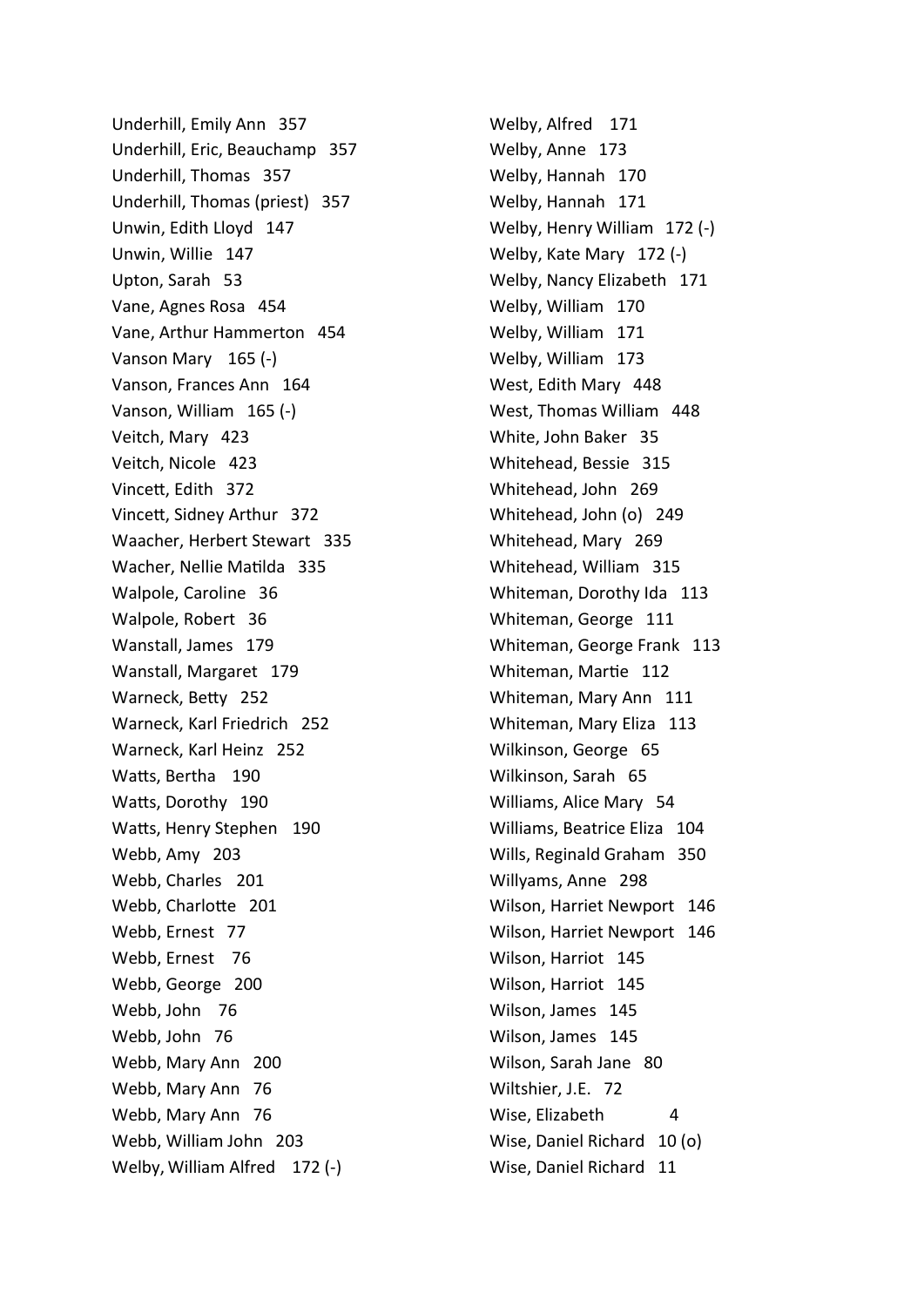Wise, Edward 11 Wise, George Joseph 4 Wise, George Joseph 8 (o) Wise, Henry Stanley 7 (o) Wise, Henry Stanley 11 Wise, Sarah 11 (+o) Wise, Thomas 7 (o) Wise, William 11 (+o) Wise, William 7 Wood, Elizabeth 175 Wood, Eliza 83 Wood, Ethel Alberta 441 Wood, Fanny 84 Wood, George Frederick 85 Wood, Herbert Browne 394 Wood, James 175 Wood, Lilian Bertha 394 Wood, Mary Margaret 86 Wood, Percy Richard 441 Wood, Richard Stephen 82 Wood, Sarah Ann 174 Wright, Alice 32 Wright, Bernard Duncan Zorapore 32 Wright, Caroline 33 Wright, Emily Elizabeth 32 Wright, Evelyn Mary 32 Wright, John William Zorapore 32 Wright, Mabel Florence 32 Wright, Malcolm William Zorapore 32 Wright, Mary 32 Wright, Thomas 33 Wright, Thomas Albert Bray 34